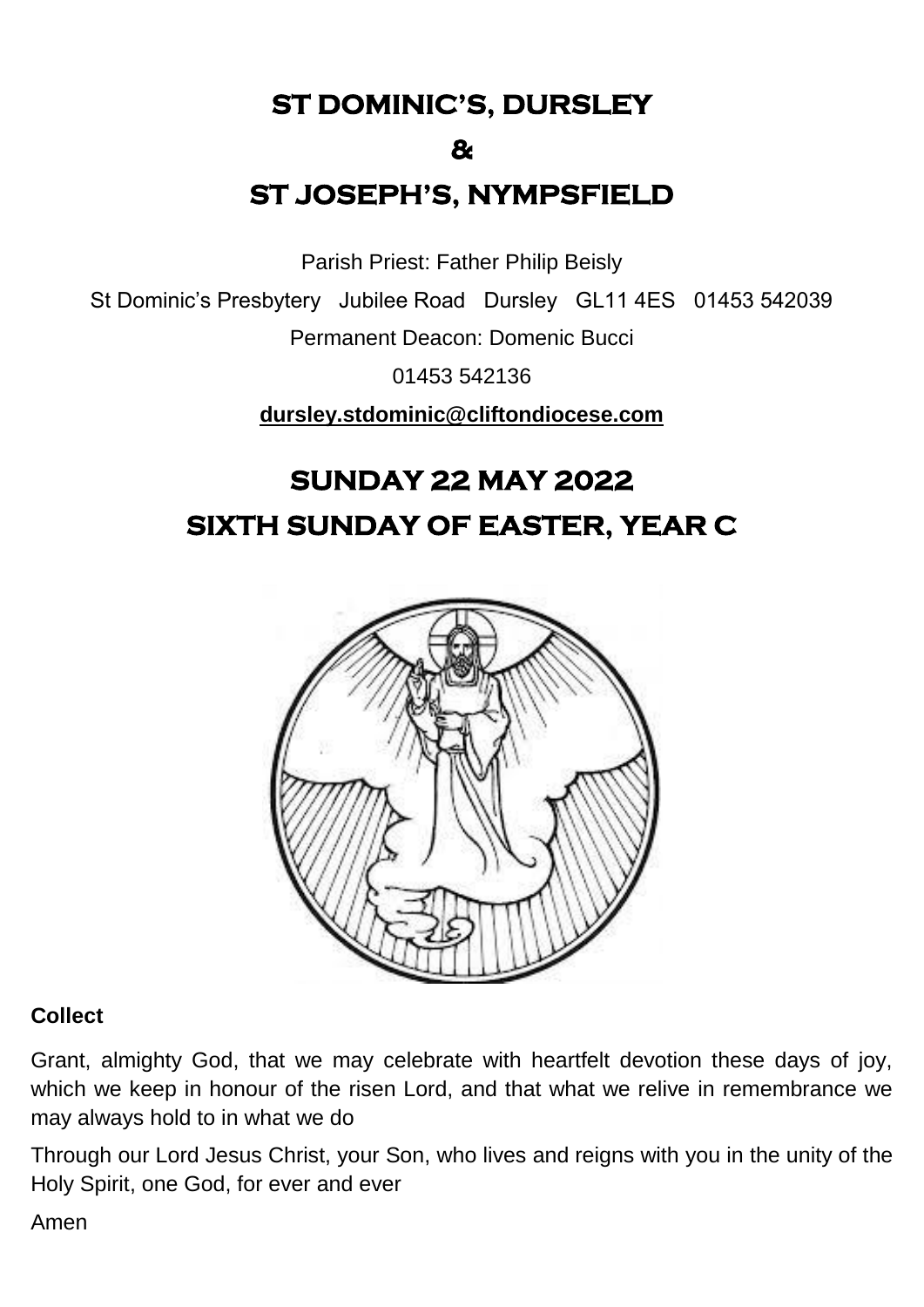#### **Gospel** (John 14: 23 – 29)

Jesus said to his disciples:

'If anyone loves me he will keep my word, and my Father will love him, and we shall come to him and make our home with him. Those who do not love me do not keep my words. And my word is not my own: it is the word of the one who sent me. I have said these things to you while still with you; but the Advocate, the Holy Spirit, whom the Father will send in my name, will teach you everything and remind you of all I have said to you. Peace I bequeath to you, my own peace I give you, a peace the world cannot give, this is my gift to you. Do not let your hearts be troubled or afraid. You heard me say: I am going away, and shall return. If you loved me you would have been glad to know that I am going to the Father, for the Father is greater than I. I have told you this now before it happens, so that when it does happen you may believe.'

#### **Reflection**

Jesus' theme in this reading is that the Christian's life is not shaped by Jesus' absence but by God's abiding presence; God's presence overcomes anxiety about Jesus' absence; and the present holds in it the seeds of a fresh future shaped by love, not fear.

Jesus is preparing his disciples in advance for his absence so that they will continue to believe in him and not feel all alone after his return to the Father. After the initial excitement of his Easter appearances, Jesus will remain with his followers in a very different way throughout the centuries.

As our celebration of the Easter season is coming to an end, the liturgy reminds us that Jesus remains with us through the Holy Spirit, who teaches us everything we need to know, reminds us of all that Jesus taught, and brings us peace.

#### **Guidance for Worship**

You are strongly recommended to continue to wear a mask and to behave in a way that is respectful of the needs of others. It is still good practice to sanitise hands on entry and exit.

If you display any positive symptoms of Covid-19 you should stay at home and not participate in acts of worship at church

Communion will continue to be received in one kind only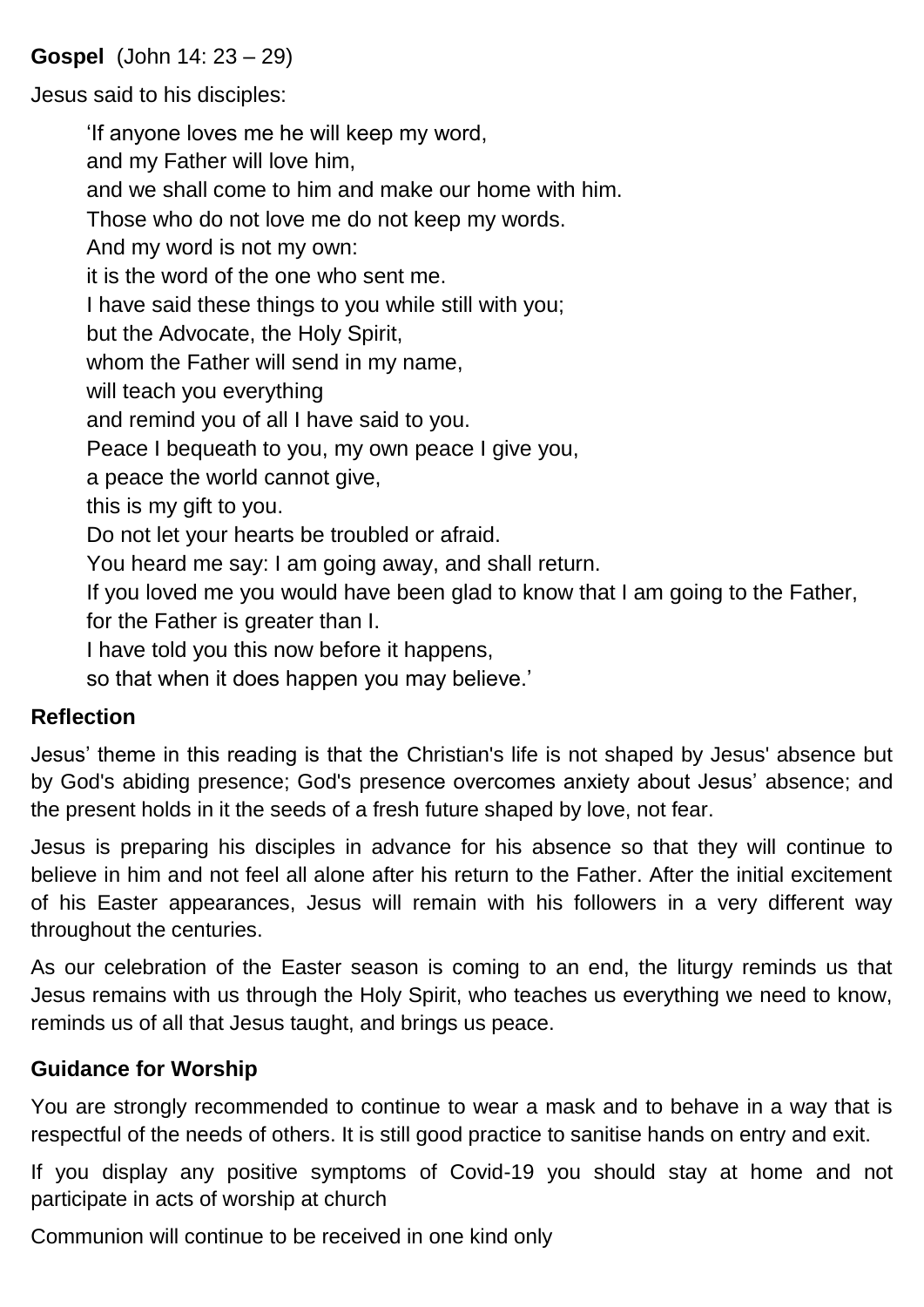# **An Invitation from the Bishops of England and Wales**

The Eucharist enables us to worship Almighty God, to support each other on our journey of faith, and to be a visible sign of faith in the world. Attending Mass on Sundays and Holy Days is the greatest of all privileges, sometimes referred to as an "Oblligation"

The Covid pandemic changed our ways of participating in Mass so that this "Obligation" was fulfilled in other ways. The pressing challenges of the pandemic have lessened considerably. We therefore believe that the reasons which have prevented Catholics from attending Mass on Sundays no longer apply.

We understand that there will still be some members of our congregation who, for reasons of health, do not feel safe enough to return to Mass. It has always been the understanding of the Church that such people are excused from this request

During these difficult times many people have benefitted from the live streaming of services. "Virtual viewing" of Mass online does not fulfil this request. It may, however, be a source of continual spiritual comfort to those who cannot attend Mass in person.

We are grateful to our clergy, religious and lay faithful who have served our parishes, schools and communities with dedication and distinction throughout this pandemic. Now we look forward with renewed faith and confidence

With humility, we glory in being a Eucharistic people for whom attendance at Mass is essential. Looking forward to the forthcoming feast of Pentecost, we now invite all Catholics who have not yet done so to return to attending Mass in person

| <b>Celebration of Mass</b>                                     |                    |                                                 |                   |
|----------------------------------------------------------------|--------------------|-------------------------------------------------|-------------------|
| Friday 20 May                                                  | 7.00pm             | <b>Mass</b>                                     | <b>Dursley</b>    |
| Saturday 21 May                                                | 5.30pm             | <b>Mass</b>                                     | <b>Nympsfield</b> |
| Sunday 22 May                                                  | 10.30am            | <b>Mass</b>                                     | <b>Dursley</b>    |
| <b>Wednesday 25 May</b>                                        | 1.15 <sub>pm</sub> | <b>Requiem Mass for</b><br><b>Richard Tully</b> | <b>Dursley</b>    |
| <b>Thursday 26 May</b><br>Solemnity of the<br><b>Ascension</b> | 10.00am            | <b>Mass</b>                                     | <b>Nympsfield</b> |
|                                                                | 7.00pm             | <b>Mass</b>                                     | <b>Dursley</b>    |
| Friday 27 May                                                  | 7.00pm             | <b>Mass</b>                                     | <b>Dursley</b>    |

# **Pope Francis' Prayer Intention for May: For faith-filled young people**

For all young people, called to live life to the fullest, may they see in Mary's life the way to listen, the depth of discernment, the courage that faith generates, and the dedication to service